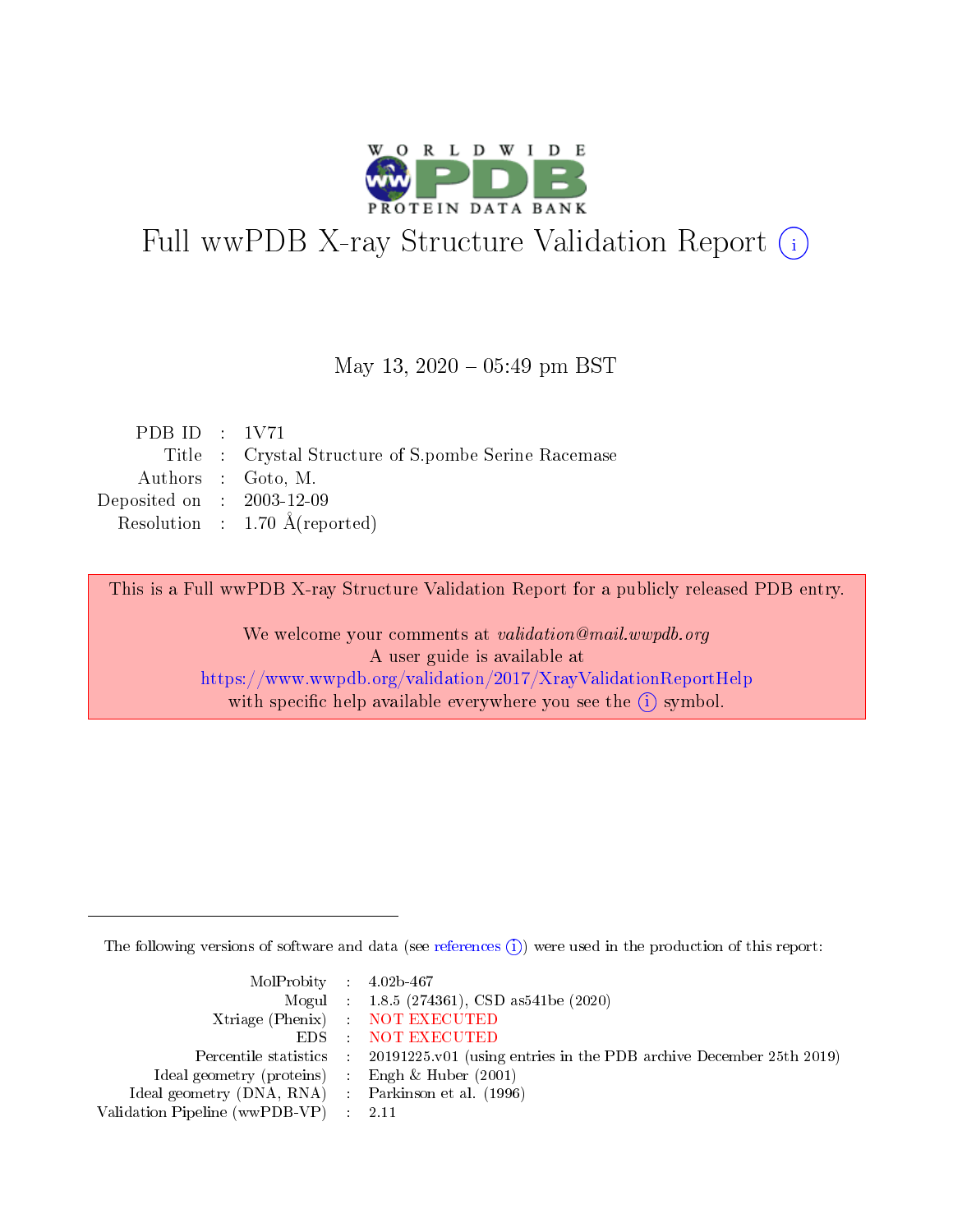# 1 [O](https://www.wwpdb.org/validation/2017/XrayValidationReportHelp#overall_quality)verall quality at a glance  $(i)$

The following experimental techniques were used to determine the structure: X-RAY DIFFRACTION

The reported resolution of this entry is 1.70 Å.

Percentile scores (ranging between 0-100) for global validation metrics of the entry are shown in the following graphic. The table shows the number of entries on which the scores are based.



| Metric                | Whole archive       | Similar resolution                                         |  |  |
|-----------------------|---------------------|------------------------------------------------------------|--|--|
|                       | (# $\rm{Entries}$ ) | $(\#\text{Entries}, \text{resolution range}(\text{\AA})\)$ |  |  |
| Clashscore            | 141614              | $4695(1.70-1.70)$                                          |  |  |
| Ramachandran outliers | 138981              | $4610(1.70-1.70)$                                          |  |  |
| Sidechain outliers    | 138945              | $4610(1.70-1.70)$                                          |  |  |

The table below summarises the geometric issues observed across the polymeric chains and their fit to the electron density. The red, orange, yellow and green segments on the lower bar indicate the fraction of residues that contain outliers for  $\geq=3$ , 2, 1 and 0 types of geometric quality criteria respectively. A grey segment represents the fraction of residues that are not modelled. The numeric value for each fraction is indicated below the corresponding segment, with a dot representing fractions  $\leq=5\%$ 

Note EDS was not executed.

| Mol | ${\bf Chain}$ | Length     | Quality of chain |     |  |
|-----|---------------|------------|------------------|-----|--|
|     | . .           | າດາ<br>ບ∠ບ | 77%              | 20% |  |

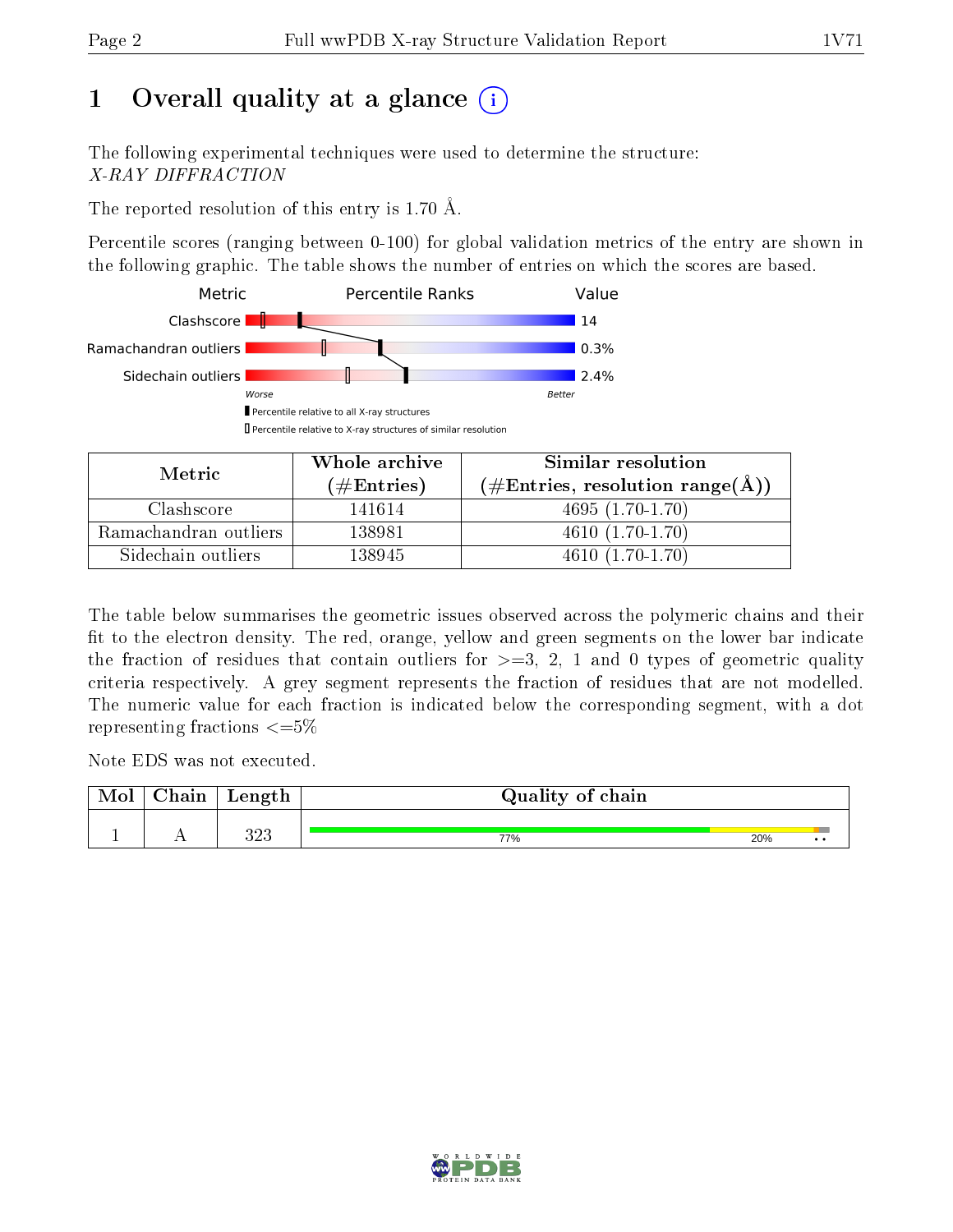# 2 Entry composition (i)

There are 4 unique types of molecules in this entry. The entry contains 2697 atoms, of which 0 are hydrogens and 0 are deuteriums.

In the tables below, the ZeroOcc column contains the number of atoms modelled with zero occupancy, the AltConf column contains the number of residues with at least one atom in alternate conformation and the Trace column contains the number of residues modelled with at most 2 atoms.

• Molecule 1 is a protein called Hypothetical protein C320.14 in chromosome III.

| Mol | Chain   Residues | Atoms         |                                |     |        |  | $\mid$ ZeroOcc $\mid$ AltConf $\mid$ Trace $\mid$ |  |
|-----|------------------|---------------|--------------------------------|-----|--------|--|---------------------------------------------------|--|
|     | 318              | Total<br>2425 | $\therefore$ 1541 $\therefore$ | 416 | 457 11 |  |                                                   |  |

• Molecule 2 is MAGNESIUM ION (three-letter code: MG) (formula: Mg).

|  | $\text{Mol}$   Chain   Residues | Atoms | ZeroOcc   AltConf |
|--|---------------------------------|-------|-------------------|
|  |                                 | Total |                   |

• Molecule 3 is PYRIDOXAL-5'-PHOSPHATE (three-letter code: PLP) (formula:  $C_8H_{10}NO_6P$ ).



| Mol | Chain   Residues | Atoms       |  |  | $ZeroOcc \   \ AltConf \  $ |  |  |
|-----|------------------|-------------|--|--|-----------------------------|--|--|
|     |                  | Total C N O |  |  |                             |  |  |
|     |                  |             |  |  |                             |  |  |

• Molecule 4 is water.

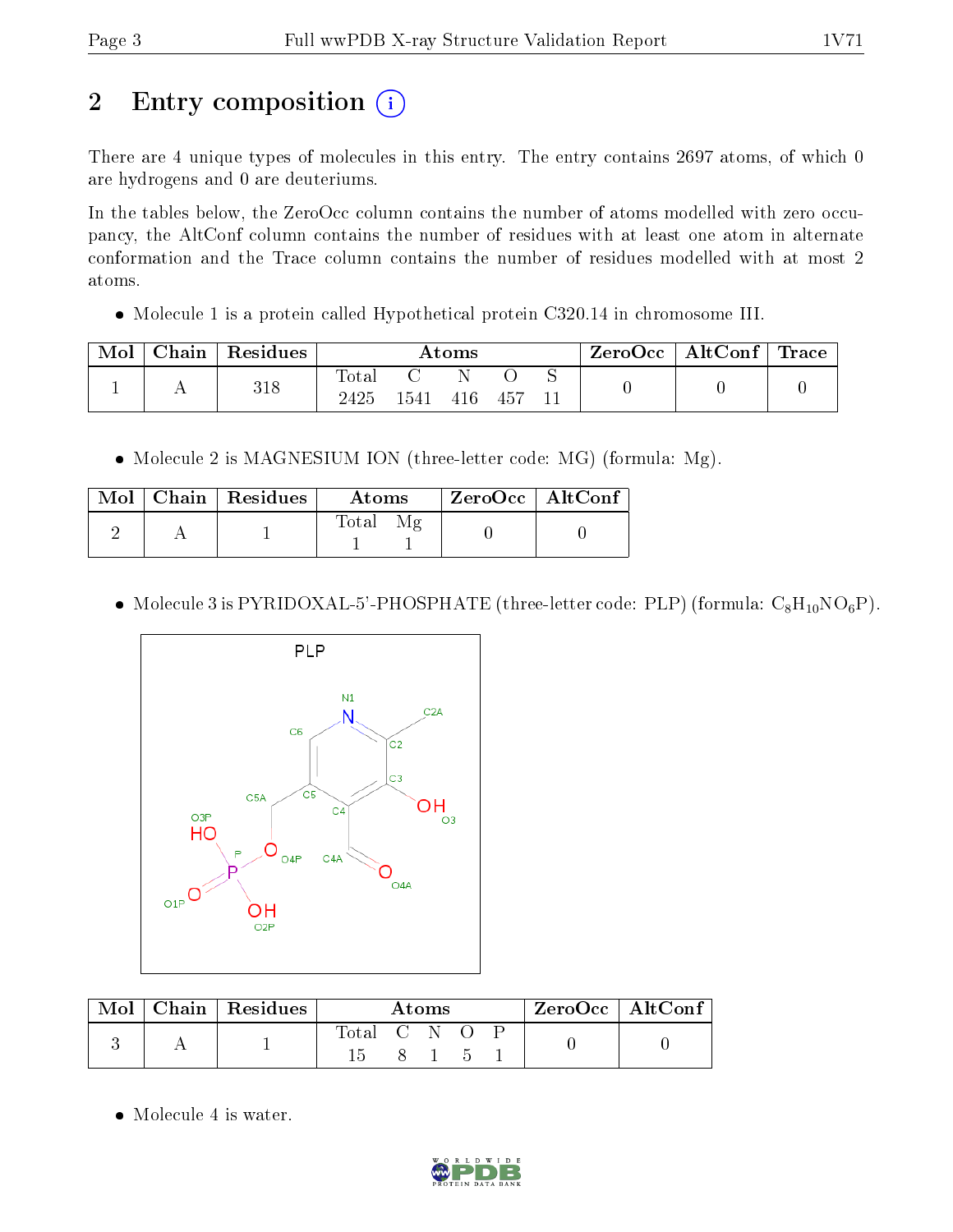|  | $\text{Mol}$   Chain   Residues | Atoms               | $\rm ZeroOcc \mid AltConf$ |  |
|--|---------------------------------|---------------------|----------------------------|--|
|  | 256                             | Total<br>256<br>256 |                            |  |

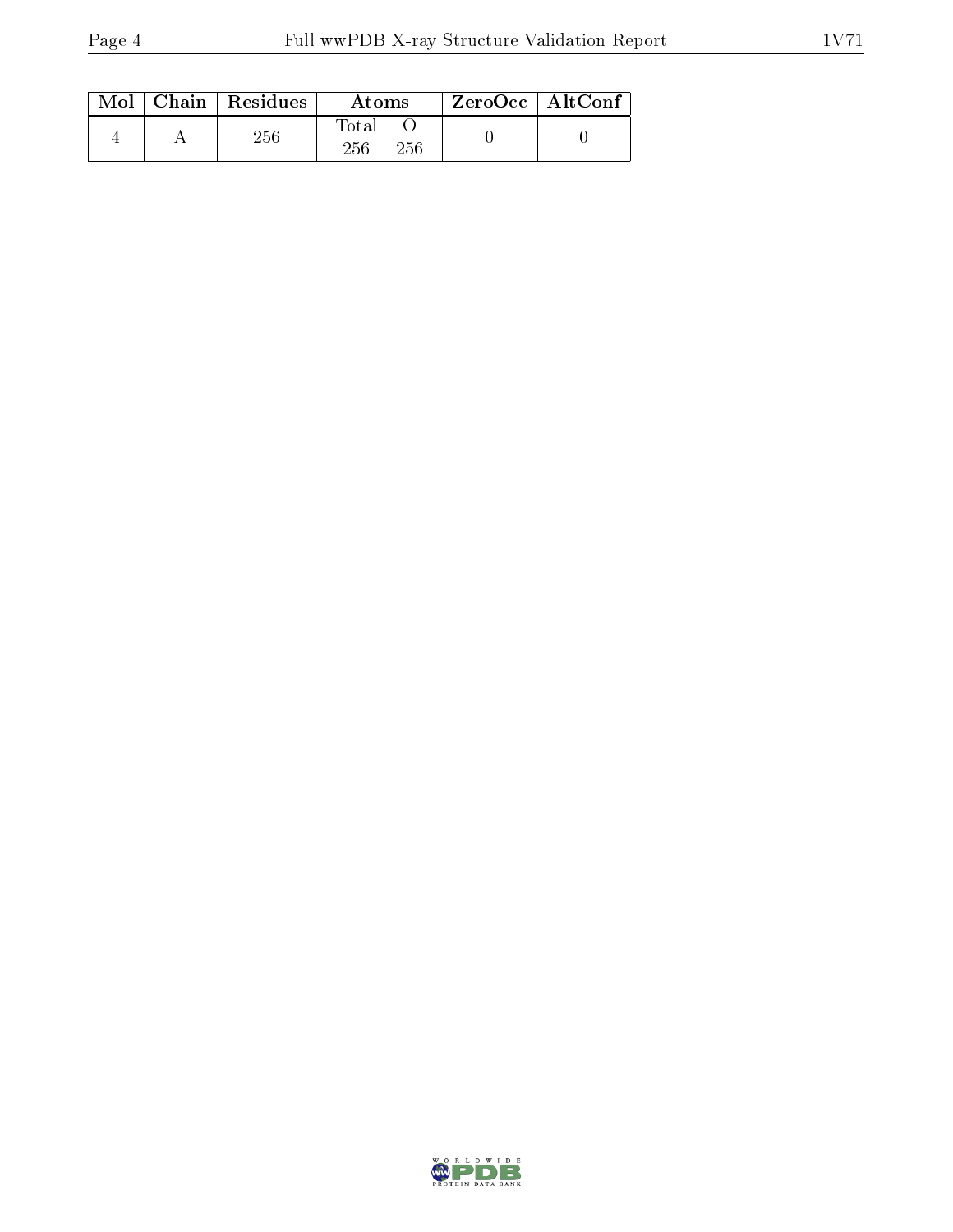# 3 Residue-property plots  $(i)$

These plots are drawn for all protein, RNA and DNA chains in the entry. The first graphic for a chain summarises the proportions of the various outlier classes displayed in the second graphic. The second graphic shows the sequence view annotated by issues in geometry. Residues are colorcoded according to the number of geometric quality criteria for which they contain at least one outlier: green  $= 0$ , yellow  $= 1$ , orange  $= 2$  and red  $= 3$  or more. Stretches of 2 or more consecutive residues without any outlier are shown as a green connector. Residues present in the sample, but not in the model, are shown in grey.

Note EDS was not executed.

• Molecule 1: Hypothetical protein C320.14 in chromosome III



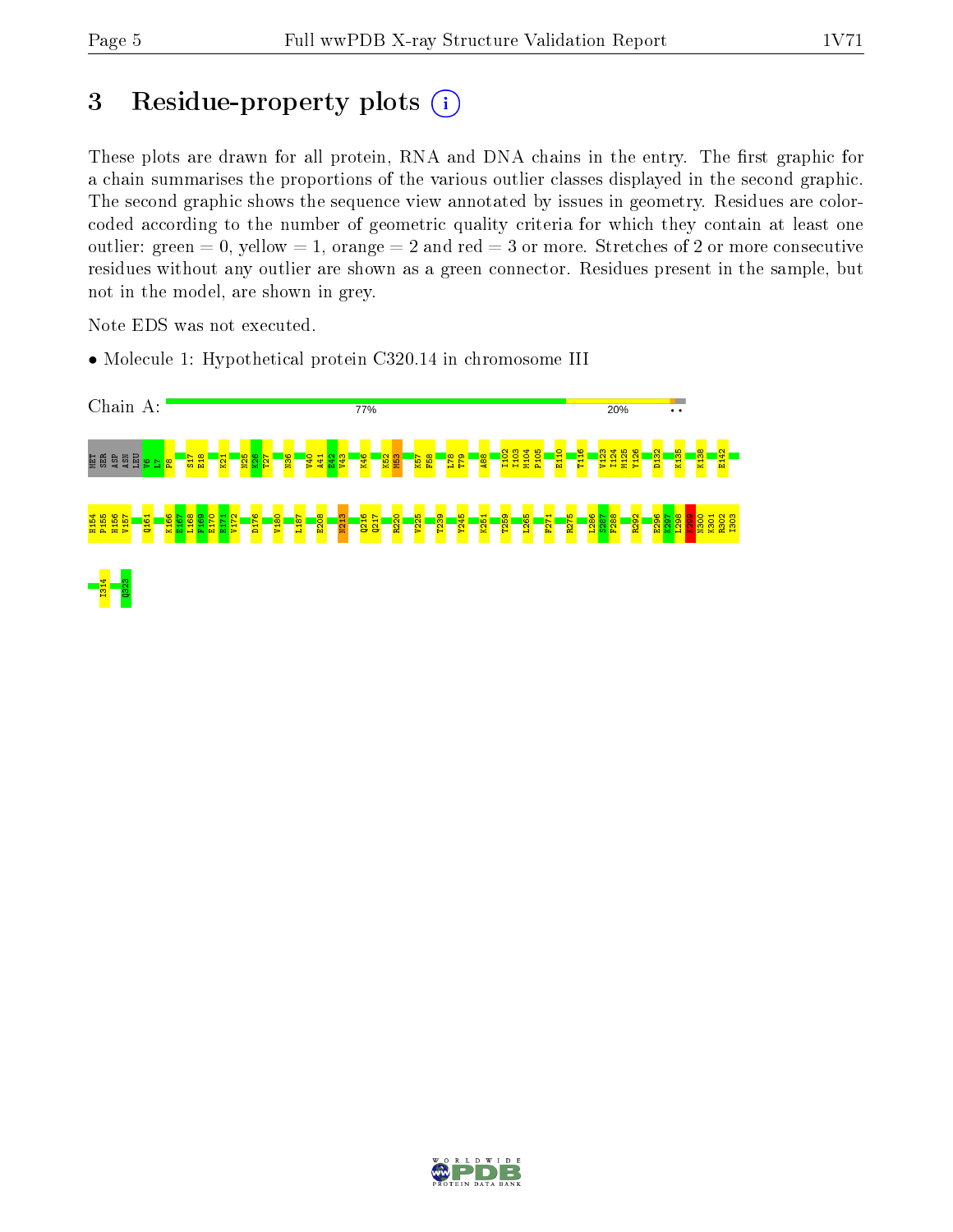# 4 Data and refinement statistics  $(i)$

Xtriage (Phenix) and EDS were not executed - this section is therefore incomplete.

| Property                               | Value                                                        | Source    |  |
|----------------------------------------|--------------------------------------------------------------|-----------|--|
| Space group                            | C 2 2 21                                                     | Depositor |  |
| Cell constants                         | 148.17Å<br>$64.20\text{\AA}$<br>$\overline{6}9.47\text{\AA}$ | Depositor |  |
| a, b, c, $\alpha$ , $\beta$ , $\gamma$ | $90.00^\circ$<br>$90.00^\circ$<br>$90.00^\circ$              |           |  |
| Resolution (A)                         | 10.00<br>- 1.70                                              | Depositor |  |
| % Data completeness                    | (Not available) $(10.00-1.70)$                               | Depositor |  |
| (in resolution range)                  |                                                              |           |  |
| $\mathrm{R}_{merge}$                   | (Not available)                                              | Depositor |  |
| $\mathrm{R}_{sym}$                     | (Not available)                                              | Depositor |  |
| Refinement program                     | CNS 1.0                                                      | Depositor |  |
| $R, R_{free}$                          | 0.220<br>0.249                                               | Depositor |  |
| Estimated twinning fraction            | No twinning to report.                                       | Xtriage   |  |
| Total number of atoms                  | 2697                                                         | wwPDB-VP  |  |
| Average B, all atoms $(A^2)$           | 24.0                                                         | wwPDB-VP  |  |

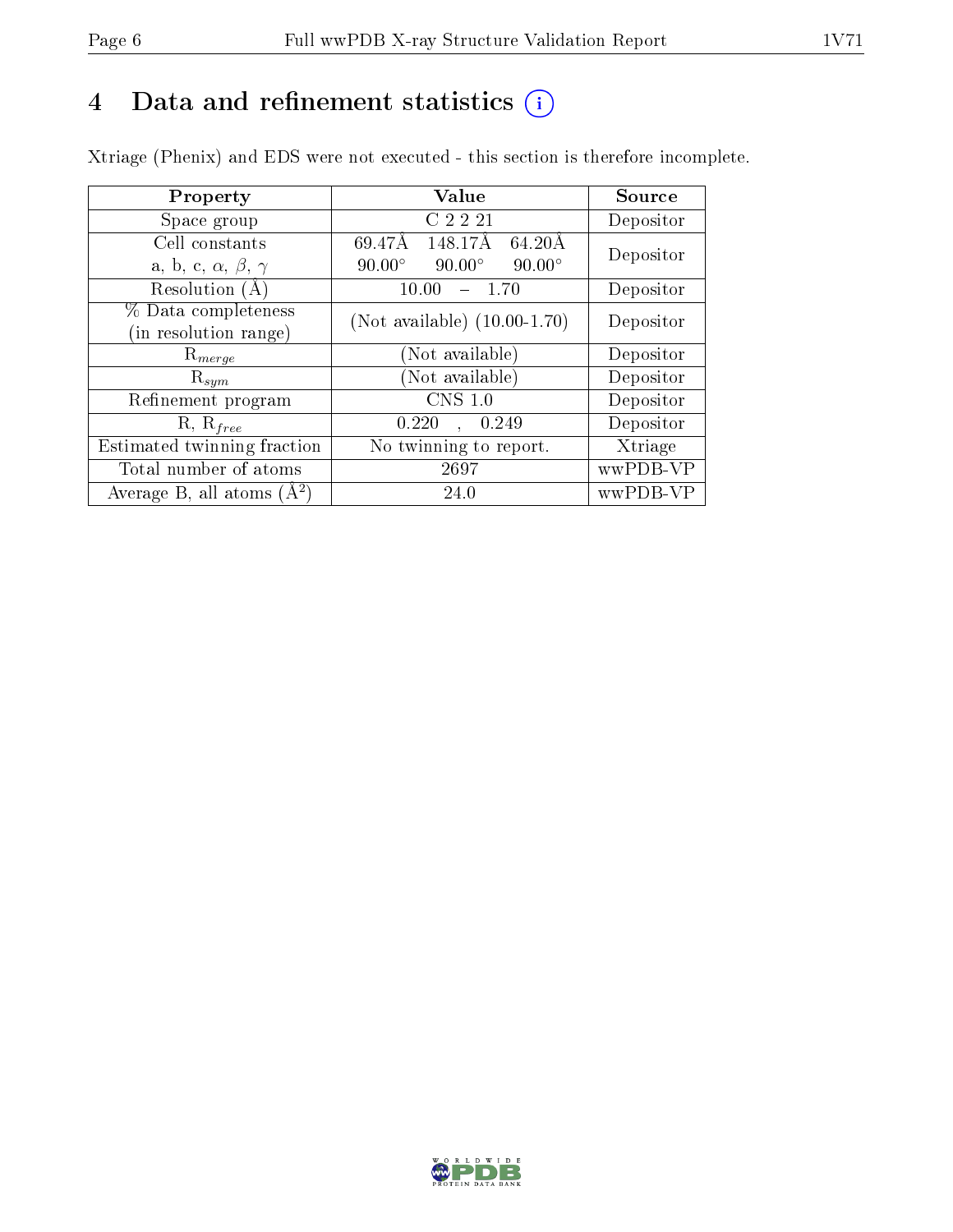# 5 Model quality  $(i)$

# 5.1 Standard geometry  $(i)$

Bond lengths and bond angles in the following residue types are not validated in this section: MG, PLP

The Z score for a bond length (or angle) is the number of standard deviations the observed value is removed from the expected value. A bond length (or angle) with  $|Z| > 5$  is considered an outlier worth inspection. RMSZ is the root-mean-square of all Z scores of the bond lengths (or angles).

|  | $Mol$ Chain |      | Bond lengths                    | Bond angles |        |  |
|--|-------------|------|---------------------------------|-------------|--------|--|
|  |             |      | RMSZ $ #Z  > 5$ RMSZ $ #Z  > 5$ |             |        |  |
|  |             | 0.32 | 0/2469                          | 0.58        | 0/3329 |  |

There are no bond length outliers.

There are no bond angle outliers.

There are no chirality outliers.

There are no planarity outliers.

### 5.2 Too-close contacts  $(i)$

In the following table, the Non-H and H(model) columns list the number of non-hydrogen atoms and hydrogen atoms in the chain respectively. The H(added) column lists the number of hydrogen atoms added and optimized by MolProbity. The Clashes column lists the number of clashes within the asymmetric unit, whereas Symm-Clashes lists symmetry related clashes.

|  |      |      | Mol   Chain   Non-H   H(model)   H(added)   Clashes   Symm-Clashes |
|--|------|------|--------------------------------------------------------------------|
|  | 2425 | 2446 |                                                                    |
|  |      |      |                                                                    |
|  |      |      |                                                                    |
|  | 256  |      |                                                                    |
|  | 2697 | 2453 |                                                                    |

The all-atom clashscore is defined as the number of clashes found per 1000 atoms (including hydrogen atoms). The all-atom clashscore for this structure is 14.

All (70) close contacts within the same asymmetric unit are listed below, sorted by their clash magnitude.

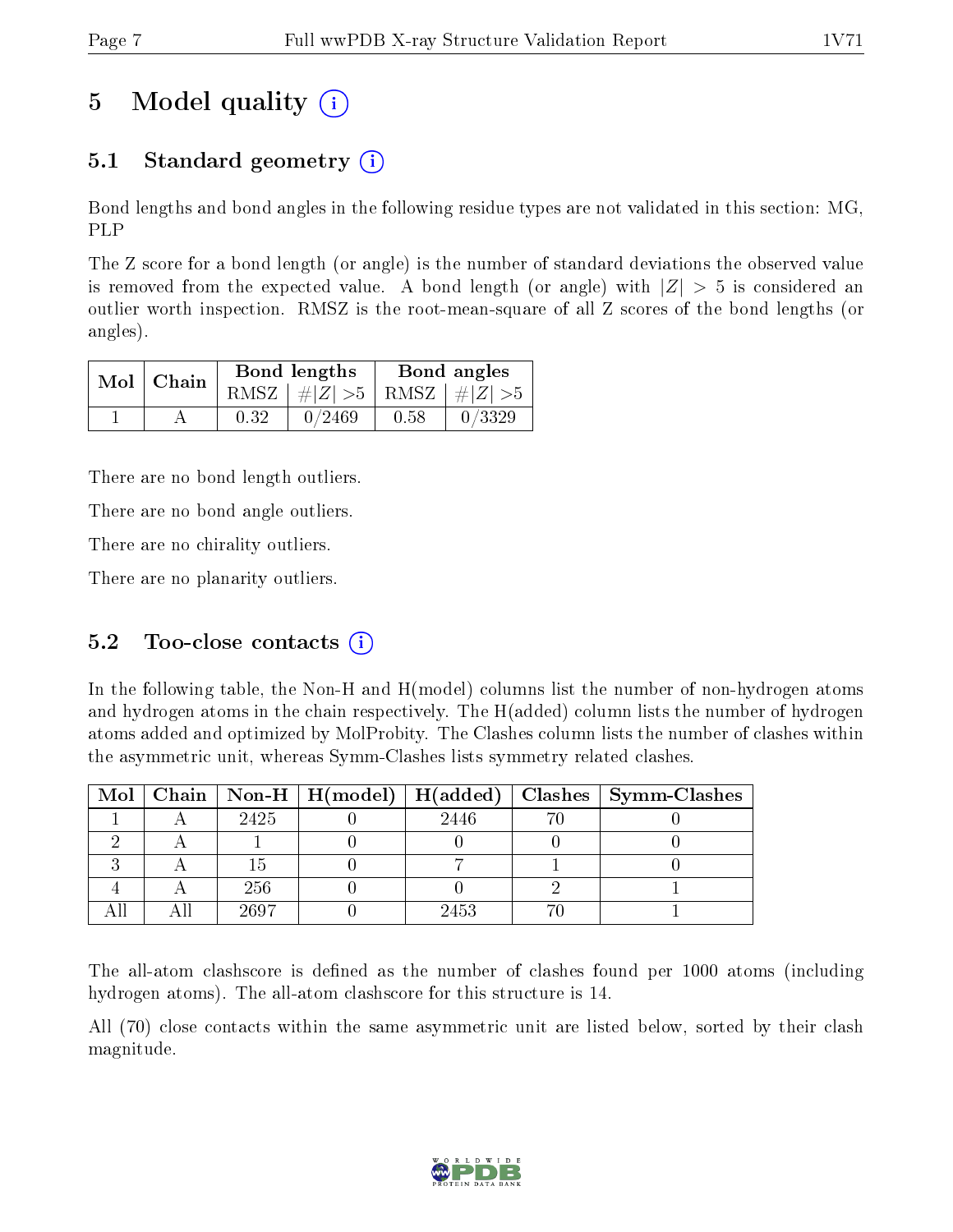| Atom-1                      | Atom-2              | Interatomic    | Clash         |  |
|-----------------------------|---------------------|----------------|---------------|--|
|                             |                     | distance $(A)$ | overlap $(A)$ |  |
| 1: A:53:MET:HE3             | $1: A:58:$ PHE:HB2  | 1.45           | 0.96          |  |
| 1: A:53:MET:HE2             | 1:A:88:ALA:HA       | 1.48           | 0.95          |  |
| 1: A:298:LEU:HB3            | 1:A:303:ILE:HD11    | 1.61           | 0.81          |  |
| 1: A:299: LYS: HG2          | 1:A:300:ASN:H       | 1.48           | 0.78          |  |
| 1:A:299:LYS:H <sub>D3</sub> | 1: A:301:LYS:HE2    | 1.66           | 0.76          |  |
| 1:A:298:LEU:HD13            | 1:A:303:ILE:HD13    | 1.72           | 0.71          |  |
| 1: A: 104: MET: CE          | 1: A:116:THR:HG21   | 2.23           | 0.69          |  |
| 1: A:53:MET:CE              | $1: A:58:$ PHE:HB2  | 2.23           | 0.67          |  |
| 1: A:216: GLN:O             | 1:A:220:ARG:HG2     | 1.96           | 0.66          |  |
| 1: A: 104: MET: HE2         | 1: A:116:THR:HG21   | 1.78           | 0.65          |  |
| 1: A:25: ASN:ND2            | 1: A:52:LYS:NZ      | 2.45           | 0.64          |  |
| 1: A:25: ASN:ND2            | 1: A:52:LYS:HZ3     | 1.96           | 0.64          |  |
| 1: A:299: LYS: HG2          | 1: A:300:ASN:N      | 2.13           | 0.63          |  |
| 1:A:157:VAL:O               | 1: A:161: GLN: HG2  | 1.99           | 0.63          |  |
| 1: A: 104: MET: CE          | 1:A:123:VAL:HG22    | 2.29           | $0.62\,$      |  |
| 1: A:53:MET:HG2             | 1:A:53:MET:O        | 2.00           | 0.61          |  |
| 1: A:18: GLU:O              | 1: A:21: LYS: HG2   | 2.00           | 0.60          |  |
| 1:A:213:ASN:HD22            | 1:A:213:ASN:H       | 1.49           | 0.60          |  |
| 1: A:104: MET:HE1           | 1:A:123:VAL:HG22    | 1.83           | 0.60          |  |
| 1:A:25:ASN:HD21             | 1: A:52:LYS:NZ      | 1.99           | 0.60          |  |
| 1: A:314: ILE: HG12         | 4:A:500:HOH:O       | 2.02           | 0.60          |  |
| 1: A:299: LYS: CG           | 1: A:300:ASN:H      | 2.08           | 0.58          |  |
| 1:A:251:LYS:NZ              | 1:A:251:LYS:HB3     | 2.18           | 0.57          |  |
| $1:$ A:53:MET:HE3           | 1: A:58:PHE:CB      | 2.25           | 0.57          |  |
| 1:A:25:ASN:HD21             | 1: A:52:LYS:HZ2     | 1.51           | 0.57          |  |
| 1: A:53:MET:CE              | 1:A:88:ALA:HA       | 2.31           | 0.56          |  |
| 1: A: 156: HIS: HD2         | 4: A: 431: HOH: O   | 1.88           | 0.56          |  |
| 1:A:36:ASN:HD21             | 1: A:43:VAL: H      | 1.53           | 0.55          |  |
| 1: A: 155: PRO:HG3          | 1: A:245:TYR:CE2    | 2.42           | 0.55          |  |
| 1: A: 168: LEU: O           | 1:A:172:VAL:HG22    | 2.07           | 0.55          |  |
| 1: A:8: PRO:HG3             | 1: A: 155: PRO: HB3 | 1.91           | 0.53          |  |
| 1:A:41:ALA:HB2              | 1:A:299:LYS:O       | 2.10           | 0.52          |  |
| 1:A:154:HIS:HD2             | 1: A: 156: HIS:H    | 1.57           | 0.52          |  |
| 1:A:271:PHE:CE1             | 1:A:275:ARG:HG3     | 2.45           | 0.51          |  |
| 1:A:154:HIS:CD2             | 1: A: 156: HIS:H    | 2.28           | 0.51          |  |
| 1: A:40: VAL:O              | 1:A:299:LYS:O       | 2.28           | 0.50          |  |
| $1:$ A:265:LEU:HD21         | 1: A:286:LEU:HD23   | 1.94           | 0.50          |  |
| 1:A:299:LYS:N               | 1:A:299:LYS:HD2     | 2.27           | 0.50          |  |
| 1:A:41:ALA:HB1              | 1:A:301:LYS:O       | 2.11           | 0.49          |  |
| 1: A:104: MET:HE1           | 1: A:116:THR:HG21   | 1.95           | 0.49          |  |
| $1: A:288:$ PHE:CE2         | 1:A:292:ARG:HD2     | 2.48           | 0.49          |  |
| 1: A:36: ASN:ND2            | 1:A:43:VAL:H        | 2.10           | 0.49          |  |

Continued on next page...

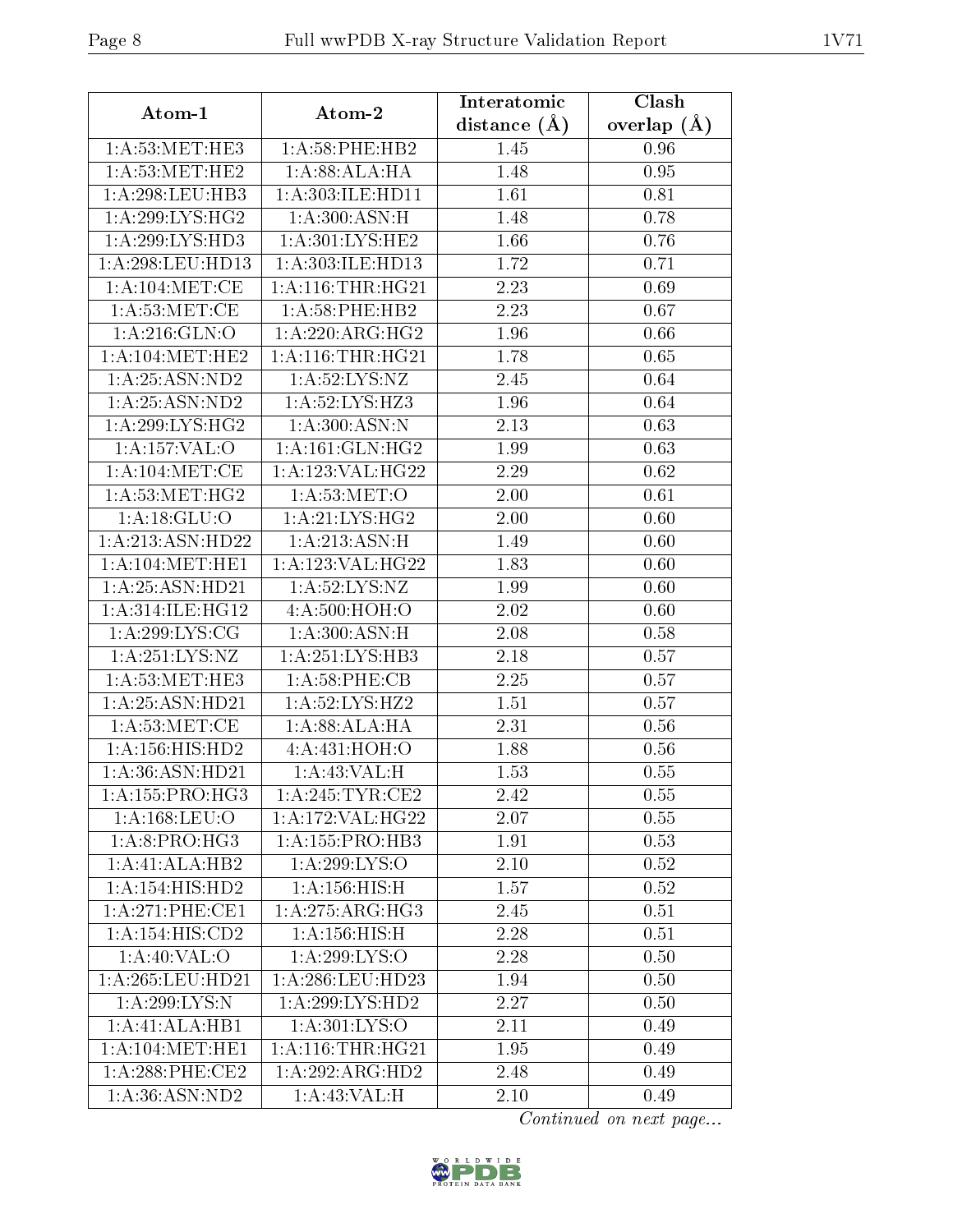| $F^{(1)}(x) = F^{(2)}(x) = F^{(1)}(x) = F^{(2)}(x) = F^{(1)}(x) = F^{(1)}(x) = F^{(1)}(x) = F^{(1)}(x) = F^{(1)}(x) = F^{(1)}(x) = F^{(1)}(x) = F^{(1)}(x) = F^{(1)}(x) = F^{(1)}(x) = F^{(1)}(x) = F^{(1)}(x) = F^{(1)}(x) = F^{(1)}(x) = F^{(1)}(x) = F^{(1)}(x) = F^{(1)}(x) = F^{(1)}(x) = F^{(1)}(x) = F^{(1)}(x) = F^{(1$ |                      | Interatomic       | $\overline{\text{Clash}}$ |
|---------------------------------------------------------------------------------------------------------------------------------------------------------------------------------------------------------------------------------------------------------------------------------------------------------------------------------|----------------------|-------------------|---------------------------|
| Atom-1                                                                                                                                                                                                                                                                                                                          | Atom-2               | distance $(A)$    | overlap $(A)$             |
| 1: A:299: LYS:CD                                                                                                                                                                                                                                                                                                                | 1:A:301:LYS:HE2      | 2.40              | 0.49                      |
| 1: A:40: VAL:O                                                                                                                                                                                                                                                                                                                  | 1:A:40:VAL:HG12      | 2.11              | 0.49                      |
| 1:A:213:ASN:HD22                                                                                                                                                                                                                                                                                                                | 1:A:213:ASN:N        | 2.12              | 0.48                      |
| 1: A:298:LEU:HB3                                                                                                                                                                                                                                                                                                                | 1:A:303:ILE:CD1      | 2.39              | 0.47                      |
| 1: A: 180: VAL: CG1                                                                                                                                                                                                                                                                                                             | 1:A:187:LEU:HG       | 2.44              | 0.47                      |
| 1: A:251:LYS:HZ3                                                                                                                                                                                                                                                                                                                | 1: A:251: LYS:HB3    | 1.79              | 0.47                      |
| 1:A:172:VAL:O                                                                                                                                                                                                                                                                                                                   | 1:A:302:ARG:NH2      | 2.48              | 0.47                      |
| 1:A:176:ASP:HB2                                                                                                                                                                                                                                                                                                                 | 1: A:301: LYS:HB3    | 1.98              | 0.46                      |
| 1: A:27:THR:OG1                                                                                                                                                                                                                                                                                                                 | 1: A:46: LYS: HE3    | 2.17              | 0.44                      |
| 1: A:104:MET:O                                                                                                                                                                                                                                                                                                                  | 1: A: 125: MET: HA   | 2.17              | 0.44                      |
| 1: A:104: MET:HE3                                                                                                                                                                                                                                                                                                               | 1: A: 123: VAL: HG22 | 1.99              | 0.44                      |
| 1: A: 166: LYS: O                                                                                                                                                                                                                                                                                                               | 1: A:170: GLU: HG3   | $\overline{2.17}$ | 0.44                      |
| 1: A: 138: LYS: O                                                                                                                                                                                                                                                                                                               | 1:A:142:GLU:HG3      | 2.18              | 0.43                      |
| 1:A:103:ILE:HA                                                                                                                                                                                                                                                                                                                  | 1:A:124:ILE:O        | 2.19              | 0.43                      |
| 1:A:251:LYS:NZ                                                                                                                                                                                                                                                                                                                  | 1:A:251:LYS:CB       | 2.81              | 0.43                      |
| 1: A:102: ILE: HG21                                                                                                                                                                                                                                                                                                             | 1: A:104:MET:HE2     | 2.00              | 0.43                      |
| 1:A:154:HIS:HA                                                                                                                                                                                                                                                                                                                  | 1:A:155:PRO:HD3      | 1.92              | 0.42                      |
| 1: A:208: GLU:O                                                                                                                                                                                                                                                                                                                 | 1: A:259:THR:HA      | 2.19              | 0.42                      |
| $1: A:288:$ PHE:O                                                                                                                                                                                                                                                                                                               | 1:A:292:ARG:HG3      | 2.19              | 0.42                      |
| 1: A:275: ARG: HG3                                                                                                                                                                                                                                                                                                              | 1:A:275:ARG:HH11     | 1.84              | 0.42                      |
| 1: A:53:MET:HE2                                                                                                                                                                                                                                                                                                                 | 1:A:88:ALA:CA        | 2.35              | 0.41                      |
| 1:A:102:ILE:CG2                                                                                                                                                                                                                                                                                                                 | 1: A:104: MET:HE2    | 2.50              | 0.41                      |
| 1:A:105:PRO:HG3                                                                                                                                                                                                                                                                                                                 | 1: A:126: TYR:OH     | 2.21              | 0.40                      |
| 1:A:17:SER:OG                                                                                                                                                                                                                                                                                                                   | 1:A:166:LYS:HD3      | 2.21              | 0.40                      |
| 1:A:132:ASP:OD1                                                                                                                                                                                                                                                                                                                 | 1:A:135:LYS:HB3      | $\overline{2.2}1$ | 0.40                      |
| 1:A:78:LEU:HD23                                                                                                                                                                                                                                                                                                                 | 1: A:79:THR:N        | 2.36              | 0.40                      |
| 1: A:217: GLN:NE2                                                                                                                                                                                                                                                                                                               | 1:A:225:VAL:HG11     | $\overline{2.37}$ | 0.40                      |
| 1: A: 57: LYS: NZ                                                                                                                                                                                                                                                                                                               | 3: A: 350: PLP: O3   | 2.54              | 0.40                      |

Continued from previous page...

All (1) symmetry-related close contacts are listed below. The label for Atom-2 includes the symmetry operator and encoded unit-cell translations to be applied.

| Atom-1 | Atom-2                                   | Interatomic<br>distance $(A)$ | 7lash-<br>overlap $(A)$ |
|--------|------------------------------------------|-------------------------------|-------------------------|
|        | $4:A:606:HOH:O$   $4:A:606:HOH:O[3 556]$ | 2.08                          |                         |

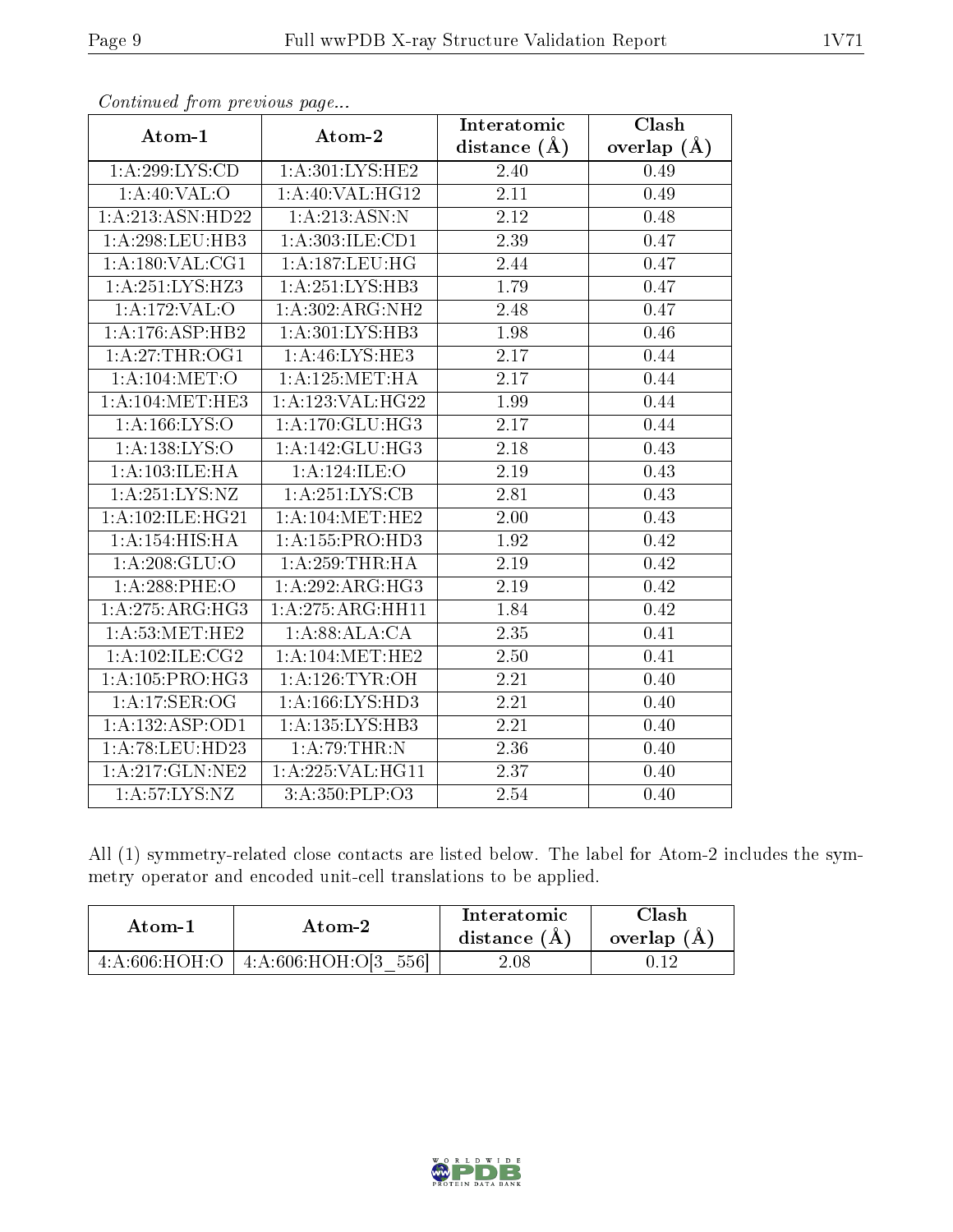### 5.3 Torsion angles (i)

#### 5.3.1 Protein backbone  $(i)$

In the following table, the Percentiles column shows the percent Ramachandran outliers of the chain as a percentile score with respect to all X-ray entries followed by that with respect to entries of similar resolution.

The Analysed column shows the number of residues for which the backbone conformation was analysed, and the total number of residues.

| $\mid$ Mol $\mid$ Chain $\mid$ | $\boldsymbol{\mathrm{Analysed}}$                                         | Favoured   Allowed   Outliers   Percentiles |  |                                                                          |  |
|--------------------------------|--------------------------------------------------------------------------|---------------------------------------------|--|--------------------------------------------------------------------------|--|
|                                | $\mid$ 316/323 (98%) $\mid$ 308 (98%) $\mid$ 7 (2%) $\mid$ 1 (0%) $\mid$ |                                             |  | $\begin{array}{ c c c c c }\n\hline\n\text{41} & \text{24}\n\end{array}$ |  |

All (1) Ramachandran outliers are listed below:

| Mol | Chain | $\operatorname{Res}$ | 1 vpe |
|-----|-------|----------------------|-------|
|     |       |                      |       |

#### 5.3.2 Protein sidechains  $\hat{I}$

In the following table, the Percentiles column shows the percent sidechain outliers of the chain as a percentile score with respect to all X-ray entries followed by that with respect to entries of similar resolution.

The Analysed column shows the number of residues for which the sidechain conformation was analysed, and the total number of residues.

| Mol   Chain | Analysed   Rotameric   Outliers   Percentiles |  |             |  |
|-------------|-----------------------------------------------|--|-------------|--|
|             | $254/259$ (98\%)   248 (98\%)   6 (2\%)       |  | $(49 \ 31)$ |  |

All (6) residues with a non-rotameric sidechain are listed below:

| Mol | Chain | Res | Type       |
|-----|-------|-----|------------|
|     |       | 53  | MET        |
|     |       | 110 | <b>GLU</b> |
|     |       | 213 | <b>ASN</b> |
|     |       | 239 | THR.       |
|     |       | 296 | GLU        |
|     |       | 299 | LYS        |

Some sidechains can be flipped to improve hydrogen bonding and reduce clashes. All (7) such sidechains are listed below:

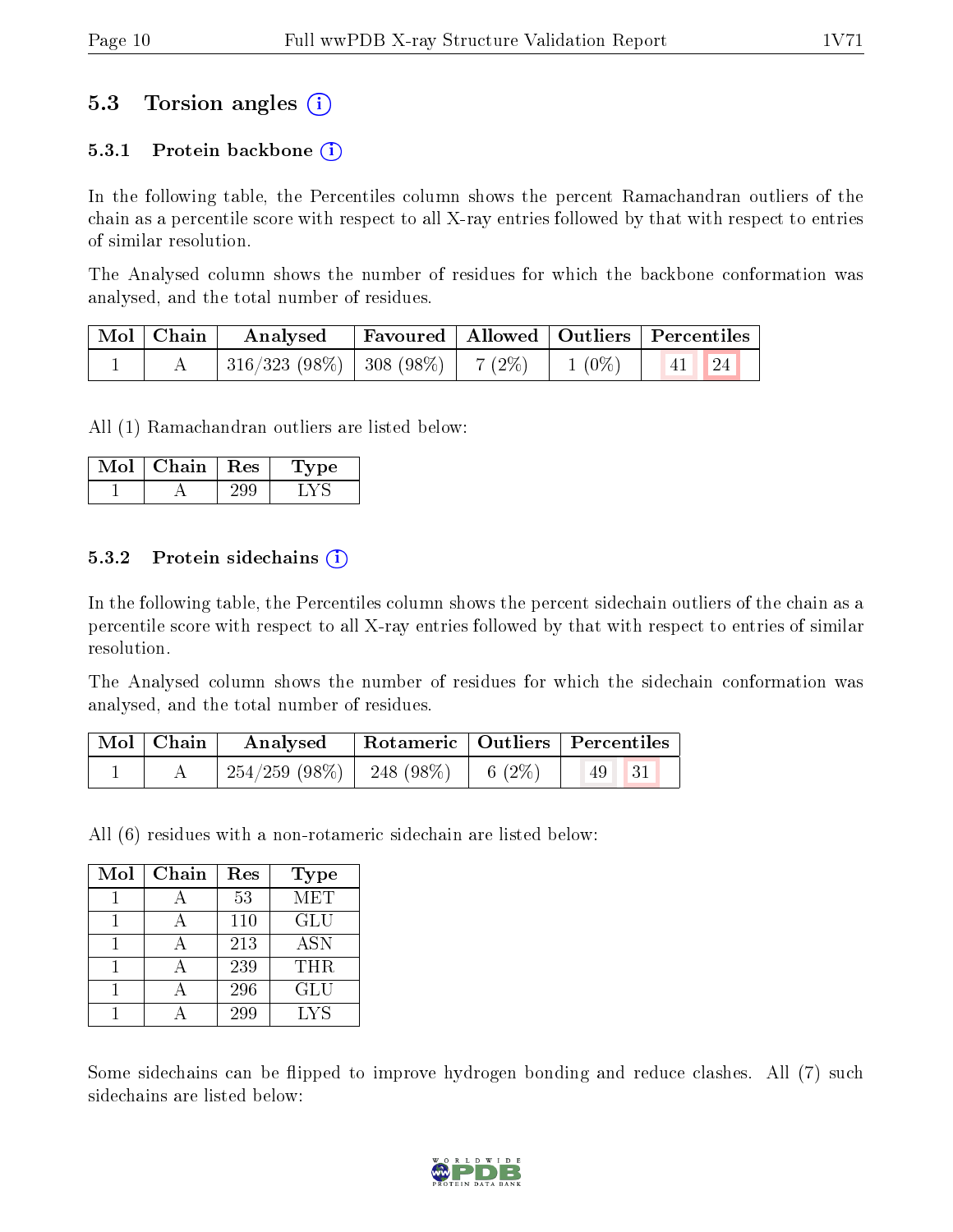| Mol | Chain | Res | Type             |
|-----|-------|-----|------------------|
|     |       | 25  | $\overline{ASN}$ |
|     |       | 36  | <b>ASN</b>       |
|     |       | 87  | <b>GLN</b>       |
|     | А     | 154 | HIS              |
|     |       | 156 | HIS              |
|     |       | 213 | <b>ASN</b>       |
|     |       | 217 | GLN              |

#### 5.3.3 RNA (i)

There are no RNA molecules in this entry.

#### 5.4 Non-standard residues in protein, DNA, RNA chains (i)

There are no non-standard protein/DNA/RNA residues in this entry.

#### 5.5 Carbohydrates (i)

There are no carbohydrates in this entry.

### 5.6 Ligand geometry (i)

Of 2 ligands modelled in this entry, 1 is monoatomic - leaving 1 for Mogul analysis.

In the following table, the Counts columns list the number of bonds (or angles) for which Mogul statistics could be retrieved, the number of bonds (or angles) that are observed in the model and the number of bonds (or angles) that are defined in the Chemical Component Dictionary. The Link column lists molecule types, if any, to which the group is linked. The Z score for a bond length (or angle) is the number of standard deviations the observed value is removed from the expected value. A bond length (or angle) with  $|Z| > 2$  is considered an outlier worth inspection. RMSZ is the root-mean-square of all Z scores of the bond lengths (or angles).

| Mol                        |     |  |        | Bond lengths<br>Link |                          |               | Bond angles |                |      |     |
|----------------------------|-----|--|--------|----------------------|--------------------------|---------------|-------------|----------------|------|-----|
| $\vert$ Type   Chain   Res |     |  | Counts | RMSZ                 | $\vert \#  Z  > 2 \vert$ | Counts   RMSZ |             | $\vert \#  Z $ |      |     |
|                            | PLP |  | 350    |                      | 15, 15, 16               | 1.01          |             | 20, 22, 23     | 1.18 | (5% |

In the following table, the Chirals column lists the number of chiral outliers, the number of chiral centers analysed, the number of these observed in the model and the number defined in the Chemical Component Dictionary. Similar counts are reported in the Torsion and Rings columns. '-' means no outliers of that kind were identified.

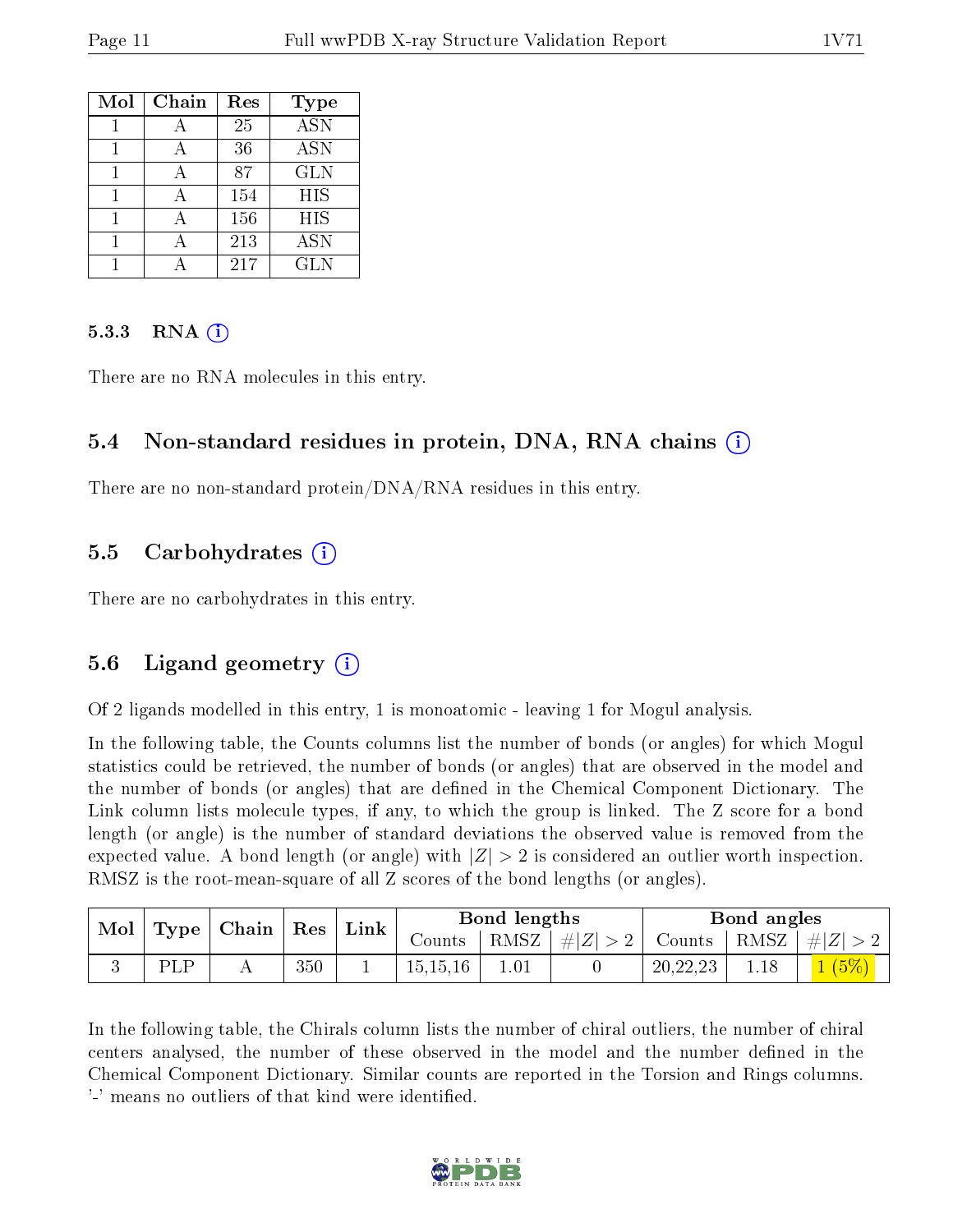|        |       |  | Mol   Type   Chain   Res   Link   Chirals   Torsions   Rings |  |
|--------|-------|--|--------------------------------------------------------------|--|
| ⊥ PLP. | - 350 |  | $0/6/6/8$ $0/1/1/1$                                          |  |

There are no bond length outliers.

All (1) bond angle outliers are listed below:

| $\vert$ Mol $\vert$ Chain $\vert$ Res $\vert$ Type $\vert$ |  | Atoms                          | Observed( $^o$ )   Ideal( $^o$ ) |        |
|------------------------------------------------------------|--|--------------------------------|----------------------------------|--------|
|                                                            |  | $350$   PLP   O3P-P-O1P   2.01 | 118 54                           | 110.68 |

There are no chirality outliers.

There are no torsion outliers.

There are no ring outliers.

1 monomer is involved in 1 short contact:

|  |       |        | Mol   Chain   Res   Type   Clashes   Symm-Clashes |
|--|-------|--------|---------------------------------------------------|
|  | 350 - | t PLP. |                                                   |

#### 5.7 [O](https://www.wwpdb.org/validation/2017/XrayValidationReportHelp#nonstandard_residues_and_ligands)ther polymers (i)

There are no such residues in this entry.

#### 5.8 Polymer linkage issues (i)

There are no chain breaks in this entry.